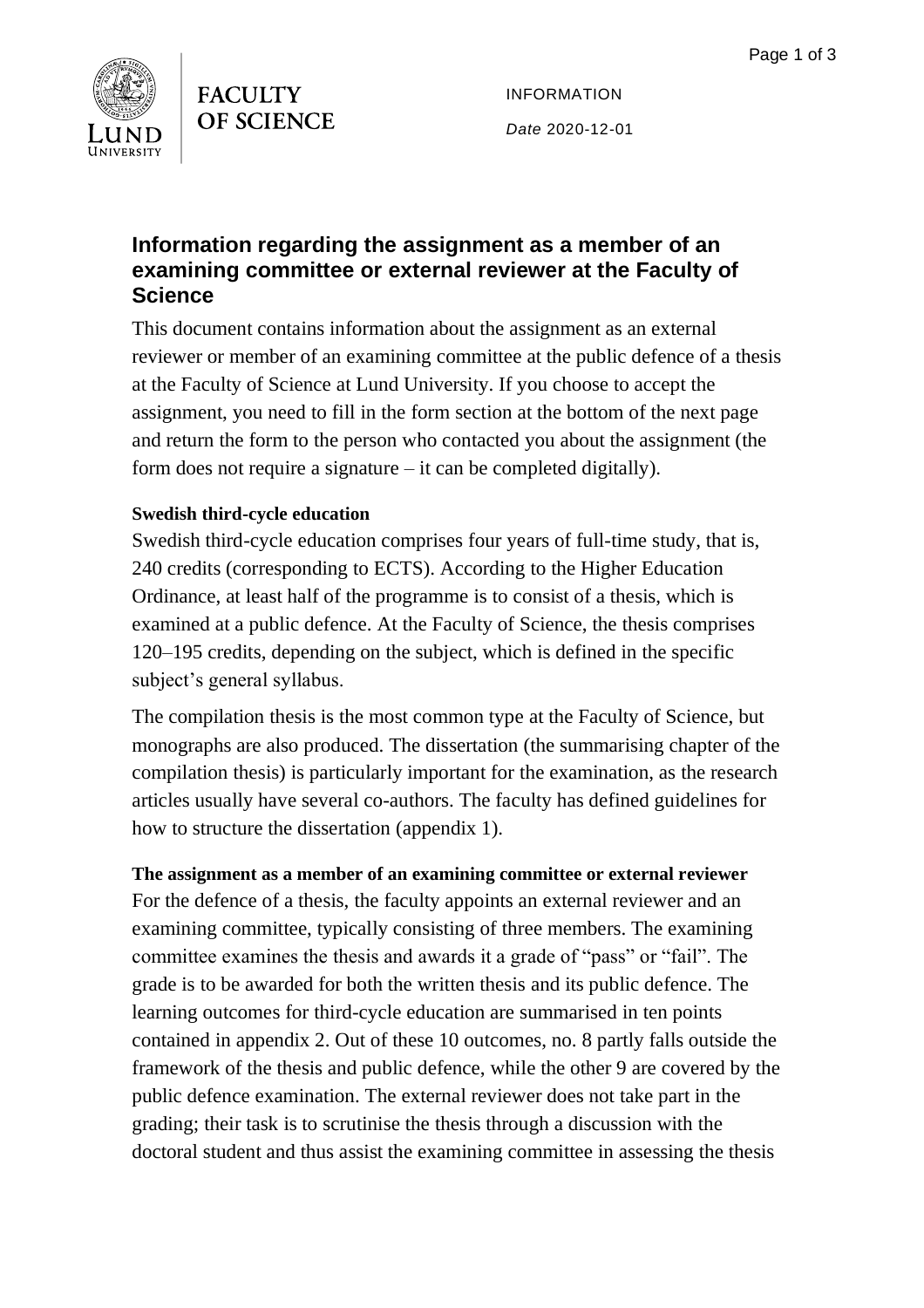and the doctoral student. Once the external reviewer's scrutiny is complete, the members of the examining committee have the opportunity to pose questions to the doctoral student. The audience then also has the opportunity to ask questions. The entire thesis defence is led by a chairperson appointed by the faculty (as a rule, a member of the faculty's teaching staff). The external reviewer is normally expected to give a short presentation of the wider context in which the issue(s) of the thesis belong, as a way of introducing the defence ceremony.

#### *Grading*

The grade is determined by the examining committee at a closed meeting that takes place immediately after the defence. The external reviewer and principal supervisor shall be available during this meeting to answer any questions from the committee, but are not to be present when the grade is determined. The grading decision is taken by the members of the examining committee by way of a simple majority. A passing grade can be accompanied by comments from the examining committee, but as a rule a pass is submitted without commentary. A grade of "fail" should always include comments explaining the shortcomings that led to the failure. Individual members have the right to have a dissenting opinion noted in the minutes of the examining committee.

### **Conditions governing the assignment of being a member of an examining committee or external reviewer**

The objectivity of the examining committee or external reviewer at the thesis defence must be beyond question. As an examining committee member or external reviewer, you must therefore have no connection to either the doctoral student or their supervisors. In addition to grounds of conflict of interest (Sections 11-12 of the Administrative Procedure Act, APA), a conflict of interest in the context of a thesis defence may occur if:

- An external reviewer or member of an examining committee, within the past five years, have collaborated academically or co-produced research with the doctoral student or their supervisors. Co-publishing is an example of coproduction. (A conflict of interest can be discounted if there is a special justification, e.g. if the collaboration took place within a large research consortium in which co-publishing does not necessarily entail a conflict of interest).
- There has been an extensive collaboration between supervisor and external reviewer or board member, even if this took place longer than five years ago.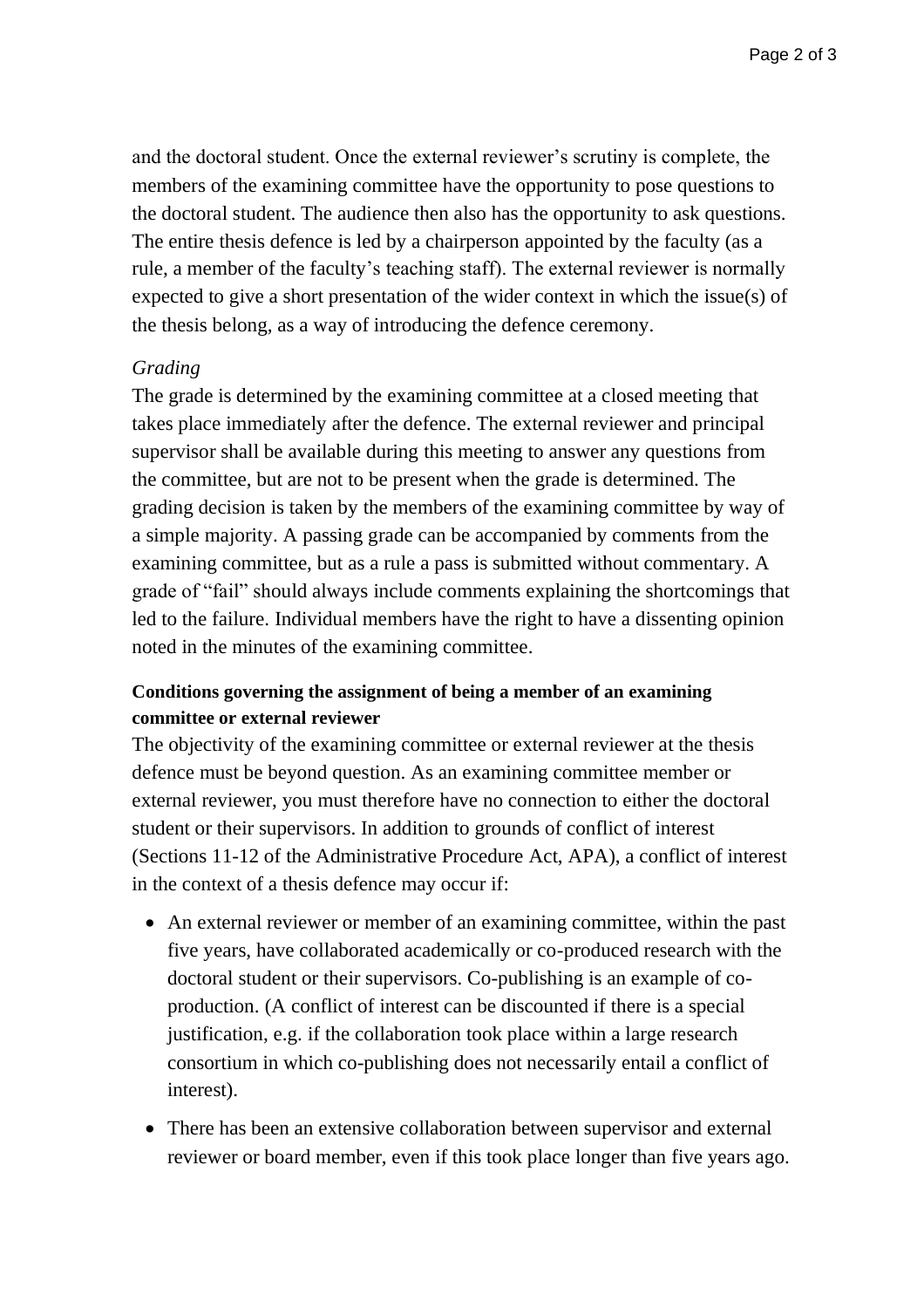If such a collaboration has taken place but you do not feel it forms a ground of conflict of interest, a report justifying why it should not be considered a conflict of interest should be submitted.

• There has been a supervisor-doctoral student relationship between the supervisor and external reviewer or examining committee member, regardless of how long ago it took place.

If you are unsure as to whether the circumstances are such that you may be considered in a conflict of interest, you should discuss this with the person who requested you take on the assignment.

Shortly after the thesis defence, you will receive a short questionnaire about the assignment and we would be grateful if you could respond. Your responses will be anonymous and cannot be linked to the specific thesis defence. The questionnaire serves as an important basis for following up on and enhancing the quality of third-cycle education at the Faculty of Science.

### **Confirmation**

| I have read the information above and accept the assignment I have been asked to take on. |        |
|-------------------------------------------------------------------------------------------|--------|
| Name:                                                                                     | Title: |
| Affiliation:                                                                              |        |
|                                                                                           |        |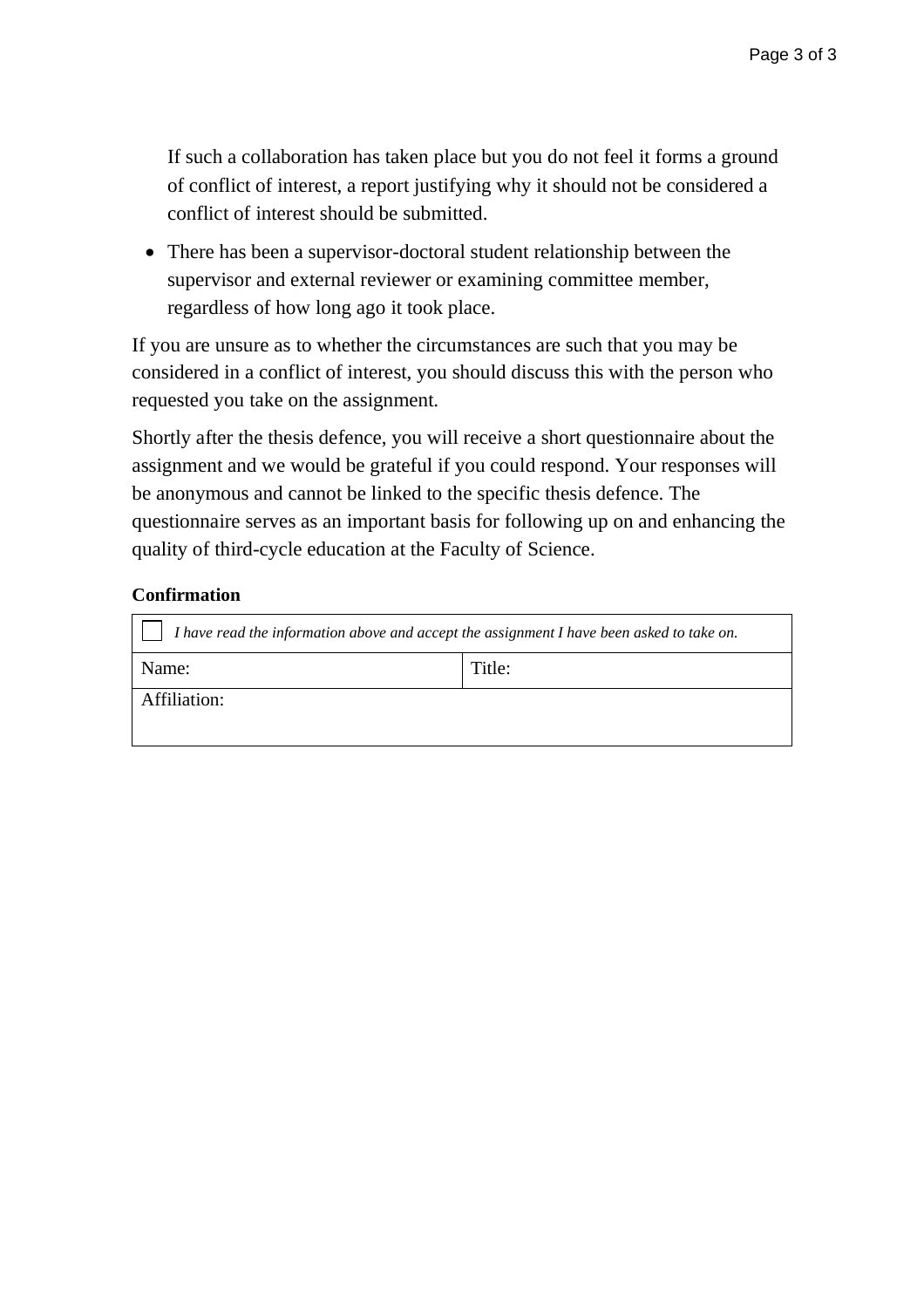

**FACULTY OF SCIENCE**  APPENDIX 1 *Date* 2020-12-01

## **Guidelines for designing a thesis**

The doctoral thesis is to be a carefully thought-out and reasoned discussion of a candidate's own work in relation to the broader research field, and can be designed either as a compilation thesis or a monograph.

A compilation thesis consists of attached copies of a number of research articles or manuscripts, along with a summarising chapter. The research articles are to be of a quality corresponding to the requirements for publication in recognised academic journals with peer reviews procedures, and it should be possible to distinguish the doctoral student's contribution in the work.

It is rarely the case that the research papers in a compilation thesis are solely authored by the doctoral student. For this reason, importance should be attached to the summarising chapter that, on the one hand, gives the doctoral student the opportunity to demonstrate an autonomous and independent intellectual performance and, on the other, enables assessment of the doctoral student's autonomous and independent contributions. The summarising chapter is to provide an introduction to the papers and place the issues and results achieved into a general context. The summarising chapter must therefore be written in a different form to the papers in the thesis and must be possible to read as an independent academic text. The summarising chapter must not contain extensive copying of text, figures and tables from the papers compiled in the thesis.

The monograph consists of a cohesive report including a description of the research assignment, issues, working methods, analysis, results and a discussion. For monographs, it is particularly important that the candidate's own research is presented in such a way that the methods used, results achieved and conclusions drawn can be understood and assessed.

The thesis must relate to the learning outcomes of the Higher Education Ordinance, which means the outcomes for both the compilation thesis and the monograph are principally to:

- demonstrate up-to-date specialised knowledge and a broad and advanced understanding of the research field,
- demonstrate the ability to place the thesis into a broader theoretical and scientific context,
- state clear goals of the thesis project and its most important hypotheses and issues,
- demonstrate familiarity with the methods and analytical tools used within the research field, and an ability to assess and evaluate them,
- demonstrate an ability to reflect on the importance and limitations of the candidate's own research,
- make a significant contribution to the formation of knowledge in the field and identify the need for further knowledge.